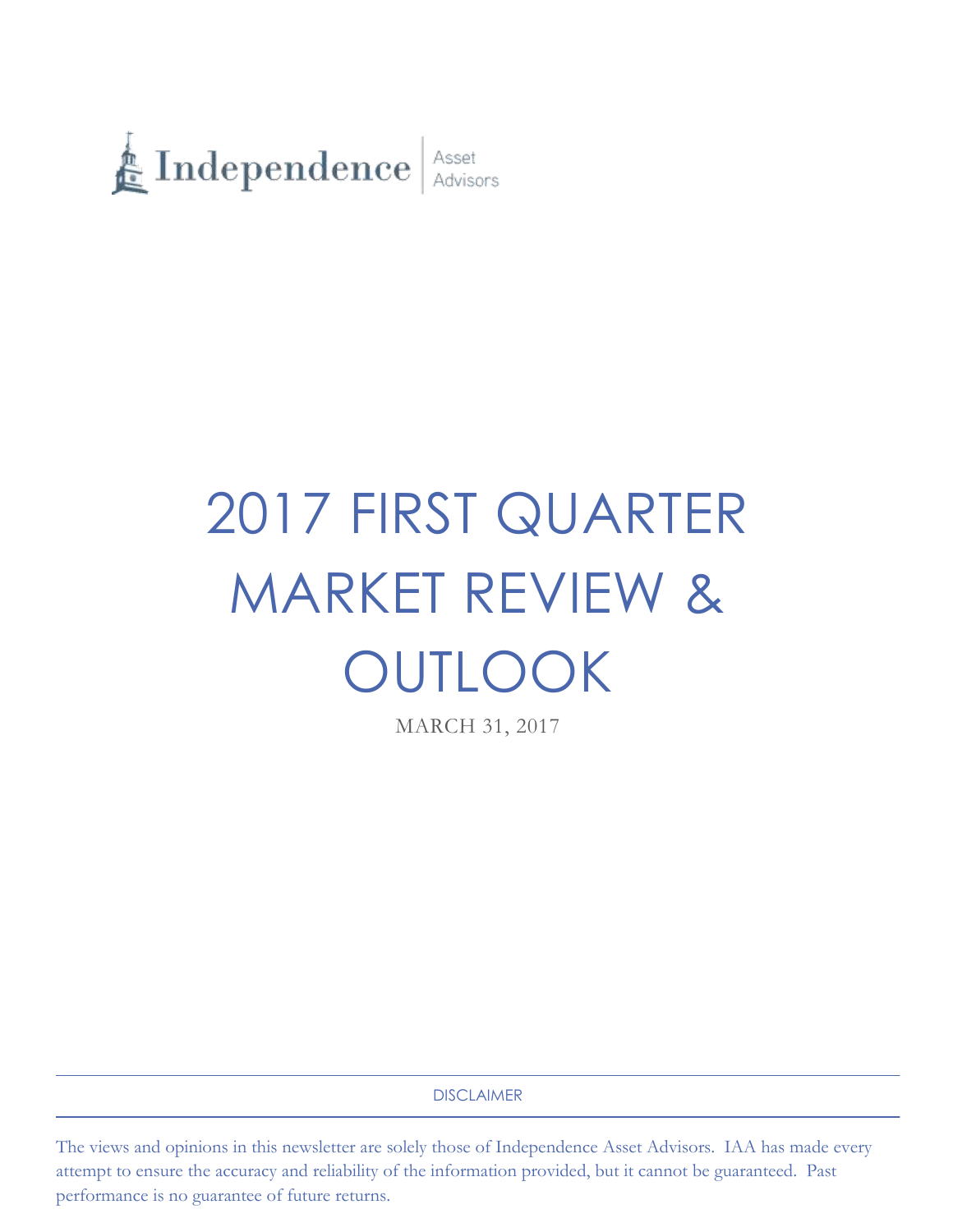## TABLE OF CONTENTS

# **I. Global Markets "At a Glance"**

Highlights Select Benchmarks

# **II. Global Economy**

The First Quarter in Review

# **III. Fixed Income Market**

Overview & Select Benchmarks Taxable Bonds Tax-Exempt Bonds High Yield Bonds & Floating Rate Loans Outlook

# **IV. U.S. Equity Market**

Overview & Select Benchmarks Master Limited Partnership (MLPs) Outlook

# **V. International Developed & Emerging Markets**

Overview, Outlook & Select Benchmarks

# **VI. Macro Outlook**

Tailwinds & Headwinds

# **VII. Investment Outlook**

IAA Underweights & Overweights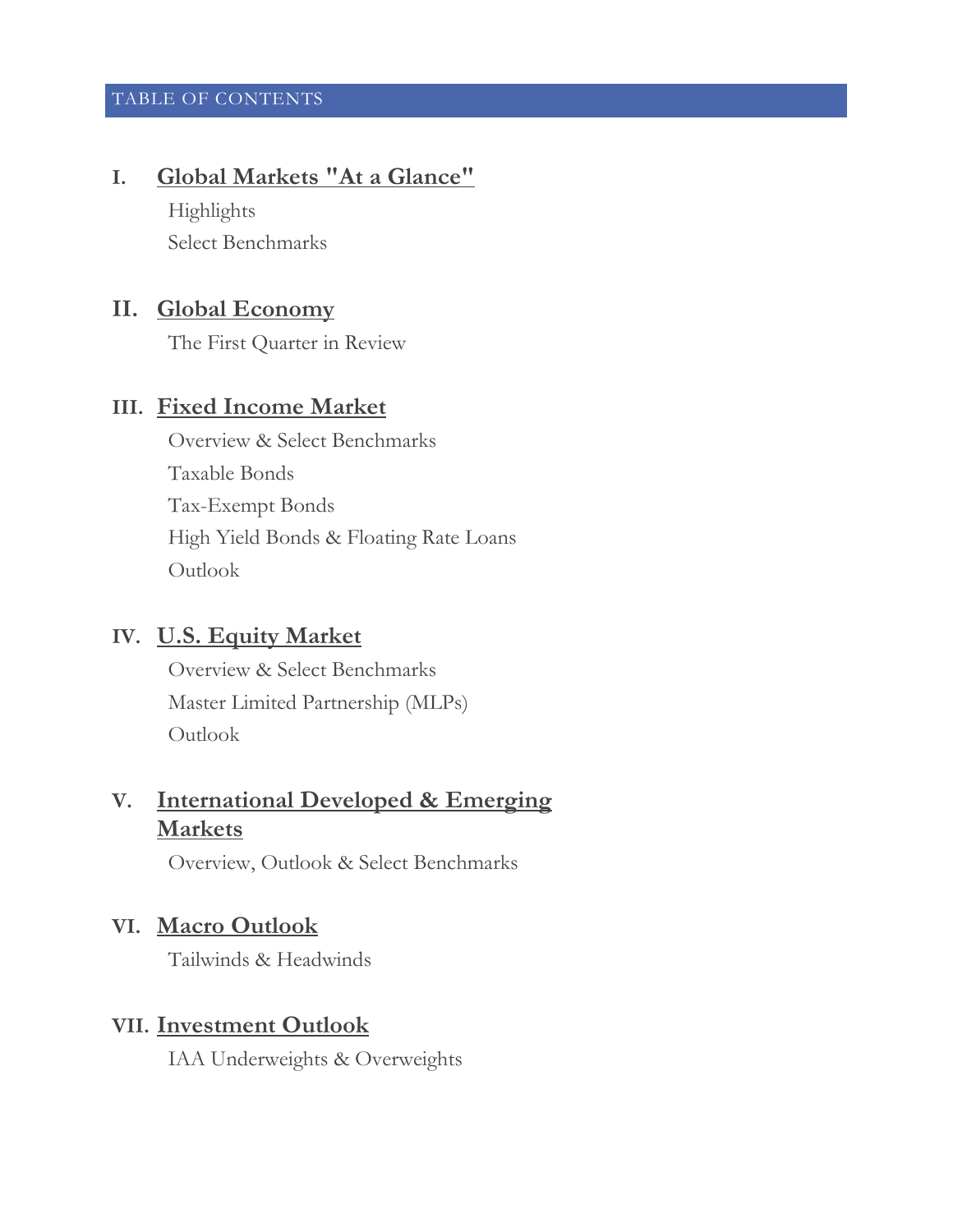#### I. GLOBAL MARKETS "AT A GLANCE" – YEAR TO DATE AT MARCH 31, 2017

- Strong first quarter for global equities amid improved U.S. economic survey data and broad-based earnings growth in Europe.
- U.S. equity markets were tepid in March, as investors began to question the new administration's ability to deliver on objectives.
- In terms of first quarter U.S. equity attribution, large outperformed small-cap and growth outperformed value.
- Midstream MLPs returned nearly 4% during the first quarter, but fell in March alongside a 6.3% decline in crude oil prices (\$50.60).
- International equities ended the quarter up 7.3%; investors reacted favorably to an improved European growth and earnings outlook.
- Emerging market equities had a good start to the year, up 11%, thanks to a pause in the upward trajectory of the U.S. dollar.
- The Fed raised the target range for its federal funds by 0.25% in March, from 0.75% to 1.0%; the 10-Year Treasury fell to 2.40%.
- U.S. investment grade taxable and municipal bond indexes gained between 0.8% and 1.6% during the first quarter; yields fell slightly.
- U.S. high yield corporate bonds reported a solid quarter; defaults remain low, yields at 6%.
- Floating rate loans gained in each of the first three months of the year and continue to serve as a buffer against rising rates.
- Global bonds benefitted from a softening U.S. dollar and lower long-term yields to gain 2.5% during the first quarter.



Source: eVestment Analytics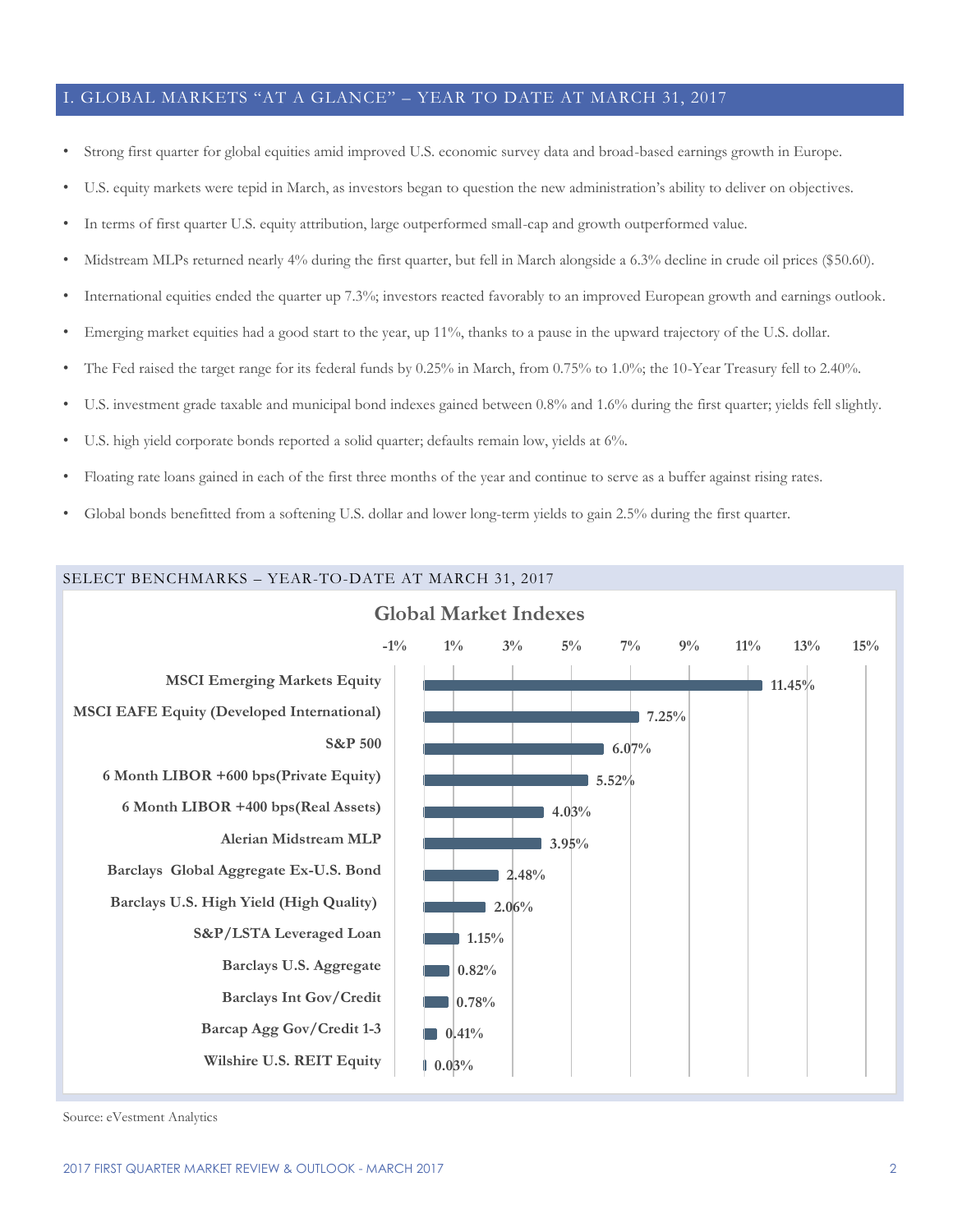#### II.GLOBAL ECONOMY – FIRST QUARTER 2017

#### **Broadly Positive**

Global equity and fixed income markets were generally positive in the first quarter, with most global indexes able to partially or completely offset the losses from the previous quarter. The U.S. bull market marked its  $8<sup>th</sup>$ anniversary in March, with the S&P 500 Index having increased by 314% on a cumulative basis (dividends reinvested) since bottoming on March 9, 2009. We also saw a continuation of the relief rally that followed the 2016 U.S. presidential election, which propelled the S&P 500 Index to his highest ever close at 2,289 in March.

Despite the strong start to the quarter, U.S. markets did stumble later in March following the new Administration and Republican-controlled House of Representatives' failure to replace the Affordable Care Act with a healthcare bill of its own design. This temporarily shocked markets, as investors began to question the ability of the new Administration to pass tax-reform and fiscal stimulus measures intended to bolster U.S. economic growth.

Fortunately, the impact to the U.S. equity market was minimal and temporary. The Federal Reserve reassured investors that the U.S. economy was healthy and growing by raising short-term interest rates by 0.25% in March. This marked the third rake hike since December 2015. Normalization action was well received and markets remained relatively calm as the increase was highly anticipated. Fed Chairwoman Yellen cited a healthy 4.7% unemployment rate, strong corporate profits and a consistently (albeit slowly) expanding U.S. economy as the primary catalysts to support the hike. Real GDP figures for the fourth quarter came in at 2.1%, down from 3.5% in the third quarter, but consumer spending was strong and consumer confidence figures remained supportive.

While U.S. equity markets performed well, foreign equity markets performed even better. International developed and emerging markets equities rallied in the first quarter, with the MSCI EAFE Index and MSCI EM Index gaining 7.3% and 11.5%, respectively. The returns were primarily attributable to a slightly weaker U.S. dollar, with nearly every major foreign currency strengthening against it. Other contributing factors included the continuation of an accommodating monetary policy by the European Central Bank (qualitative easing), and a well-received lower, but solid 6.5% economic growth outlook for China.

Bond markets appeared benign in the first quarter when viewed point-to-point, but there was plenty of activity as interest rates initially rose and then fell. The first quarter takeaway was the sideways movement of U.S. Treasury yields. Despite the short-term rate hike, the yields on the 5-, 10- and 30-year U.S. Treasuries moved very little. In fact, the yields actually declined 10-20 basis points to 1.9%, 2.4% and 3.0%, respectively.

Investment grade bonds gained during the quarter, with Barclays U.S. Municipal Aggregate Index doubling that of the equivalent taxable U.S. index. Lower-quality bonds generally outperformed higher credit tiers, with U.S. high yield bonds and leveraged loans gaining 2.7% and 1.2%, respectively. Abroad, favorable currency trends supported a small rally in emerging markets debt.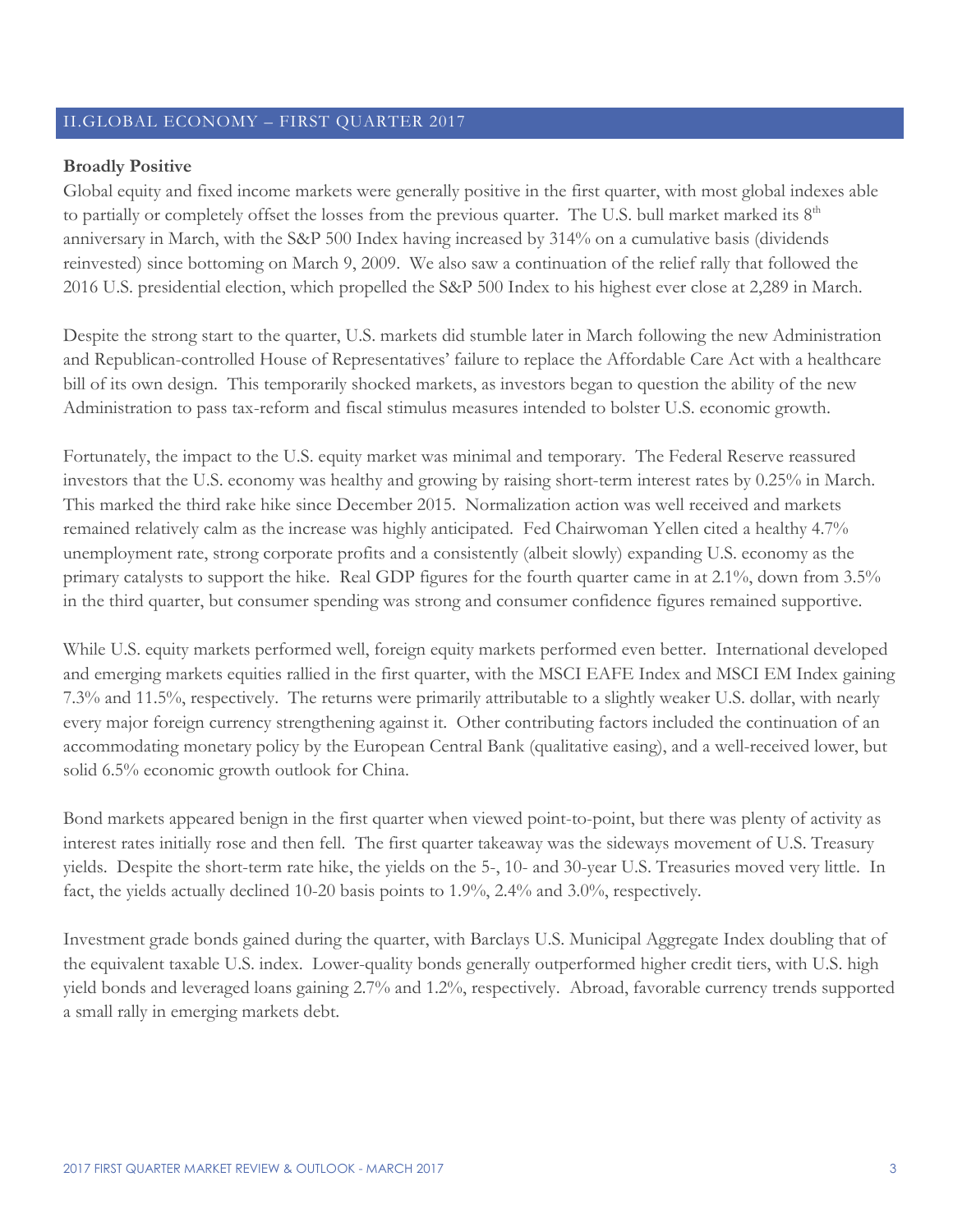#### III. FIXED INCOME MARKETS

#### **Steady, Point-to-Point**

Global fixed income markets recorded positive returns overall in the first quarter, with lower-quality bonds outperforming higher yielding credit tiers on a total return basis. While nearly all fixed income indexes posted gains, U.S. high yield bonds, leveraged loans and emerging markets debt were the strongest performers. The Federal Reserve's decision to raise rates for the second time in three months did impact the fixed income market. Specifically, we saw an immediate credit spread tightening and a flattening of the mid-to-long end of the curve.





Source: eVestment Analytics

#### TAXABLE BONDS

#### **U.S. Investment Grade Taxable Bonds +0.8%**

U.S. investment grade bonds performed moderately well during the first quarter, but underperformed lower quality bonds, leveraged loans and emerging markets debt. The Barclays U.S. Aggregate Bond Index gained 0.8% between December and March, with U.S. corporate investment grade bonds providing the majority of the return. The index ended the quarter trading at a \$2.70 premium to par and yielding 2.6%. U.S. corporate investment grade bonds offered the highest total yield at 3.3%, but were the most expensive by trading at a \$4.10 premium to par.

#### TAX-EXEMPT BONDS

#### **U.S. Investment Grade Municipal Bonds +1.6%**

The Barclays Municipal Bond Index gained 1.6% during the first quarter, which represents about half of the loss sustained in the fourth quarter. The overall credit landscape for municipal bonds changed little, quarter-overquarter, and remained healthy. Municipal bonds are expensive and were trading at a \$7.40 premium to par. At quarter-end the broad municipal index offered a tax-free yield of 2.5%, which provided a compelling after-tax advantage compared to U.S. investment grade taxable bonds. The taxable municipal yield was 3.7%.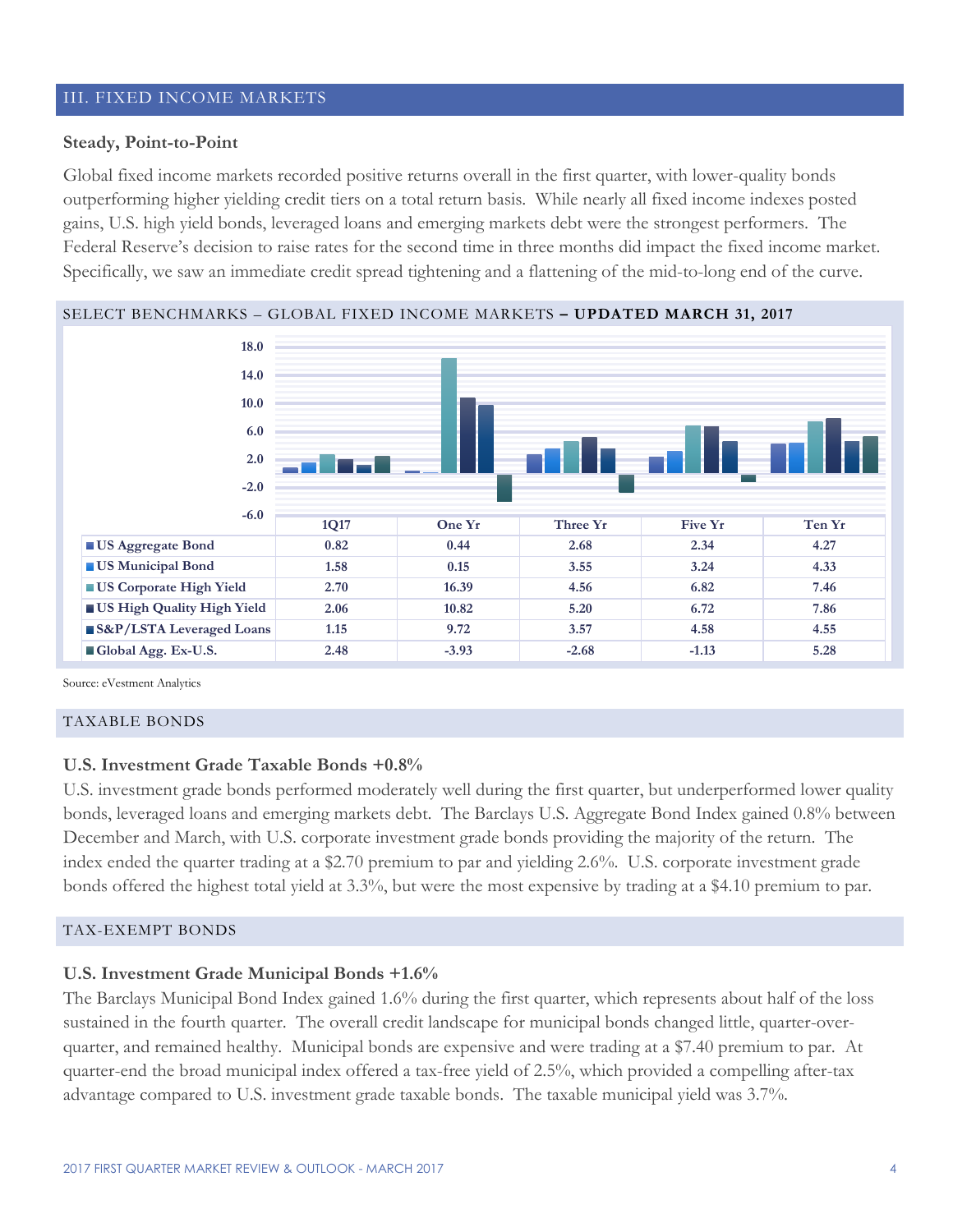#### HIGH YIELD & FLOATING RATE

#### **High Yield +2.7%**

U.S. high yield bonds performed well during the first quarter after posting double digit returns in 2016. The Barclays U.S. Corporate High Yield Bond Index generated back-to-back 1.5% returns in January and February, but fell 0.2% in March. The strong start to the year resulted from favorable U.S. economic data and continued enthusiasm for meaningful tax reform and deregulation. The volatility in March was attributable to oil prices, which dipped into the \$40s before rallying to end the quarter at \$50.60 per barrel. The index recouped some of its March losses following comments from Federal Reserve Chairwoman Yellen, who settled the nerves of investors concerned over the potential for an increased pace of rate hikes. Fundamentally, the U.S. high yield market remained healthy and new issue supply / investor demand was balanced. Lower-quality bonds continued to outperform higher-quality high yield bonds, with CCC-, B- and BB-rated bonds returning 5.2%, 2.7% and 2.0%, respectively. Looking ahead, we see a supportive backdrop for the high yield bond market, including modest U.S. growth and a robust demand for yield. High yield bond valuations are full and delays in Washington could lead to increased volatility, but overall the economic and interest rate outlooks remain supportive.

### **Floating Rate +1.2%**

The S&P/LSTA Leveraged Loan Index generated a positive total return for the quarter, with monthly gains during the period of 0.6%, 0.5% and 0.1% for January, February and March, respectively. The 1.2% quarterly index return was comprised primarily of coupon income, which continued to drive investor demand. Fundamentally, the loan market remained healthy with default rates of less than 1.5% over the past 12-months. However, capital appreciation potential is limited as loan prices ended the quarter averaging \$98.20. Looking ahead, we could see a slight uptick in default rates and expect prices to hover around par. But with one or two more rate hikes expected before year-end, we think floating rate loans remain an important component of a well-diversified bond allocation.

#### OUTLOOK

#### **Volatility + Modestly Higher Yields + Pricing Pressure**

We expect credit fundamentals will remain strong and are likely to moderately improve throughout the year. However, valuations are currently above long-term historical averages, and most bonds, both investment and noninvestment grade, are likely to trade close to par or at a premium. We believe that from a risk compensation perspective, the improving fundamentals and market technicals support some spread premium, especially in a lower-yielding environment, but we acknowledge that valuations of some segments of the credit market are becoming overstretched.

We are also wary of domestic political risk, global monetary policy and currencies. We are mindful of the normalization path of the U.S. Federal Reserve, the beginning of normalizing easy monetary policies of the European Central Bank and Bank of China, and the influence of the U.S. dollar on global sovereign bonds.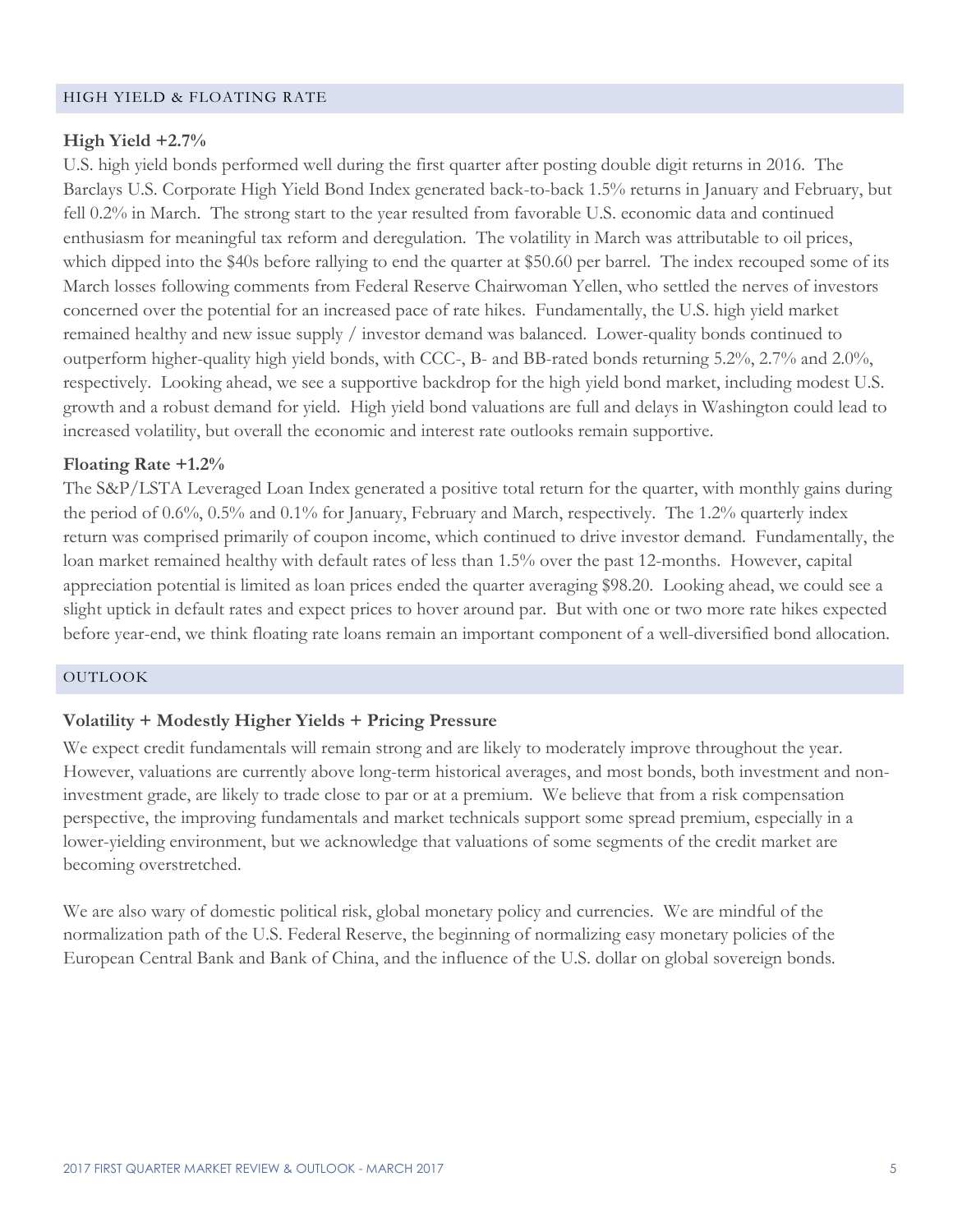#### IV. U.S. EQUITY MARKET

#### **U.S. Large Cap +6.1%**

U.S. equities were broadly positive in the first quarter, with large-, mid- and small-cap stocks up 6.1%, 3.9% and 1.1%, respectively. Investors remained optimistic that significant U.S. fiscal policy changes would result in accelerated growth, but it is understood that the timing of approvals and implementations will be closely monitored. Key economic indicators were also supportive during the quarter, including employment, wage growth and consumer spending statistics. Corporate earnings data was very strong, with fourth quarter earnings per share rising 5.1%, year-over-year, which was 3.1% higher than expected. The only setback during the quarter came when the new Administration failed to pass its new health care bill through Congress. Despite this setback, investors remained bullish throughout the quarter.



#### SELECT BENCHMARKS – U.S. EQUITY MARKETS – **UPDATED MARCH 31, 2017**

#### MASTER LIMITED PARTNERSHIPS (MLPS)

#### **Master Limited Partnerships +4.0%**

The Alerian MLP Index had recovered approximately 58% of the losses sustained in 2014/15 by the end of the first quarter, but has ample room to run. Midstream MLPs were priced attractively relative to historical multiples and earnings. Looking ahead, we see higher asset utilization, better coverage ratios, more predictable growth in distributable cash flows and lower operational cost overall. We are also seeing massive new sources of domestic energy production and growing demand, which is evidenced by increased infrastructure utilization. In addition to capital appreciation potential, midstream MLPs continue to offer dividend yields between 5% and 7%.

#### OUTLOOK

#### **Can the New Administration Rebound?**

The failure to repeal and replace the Affordable Care Act, the new Administration's first policy initiative, rattled markets and cast doubt about the timing of other initiatives intended to fuel U.S. economic growth. However, the U.S. economy remains healthy and the tax, infrastructure and regulatory initiatives laid forth by the new Administration should support economic growth if they come to fruition. Looking ahead, we expect moderate gains for U.S. equities despite full valuations. Midstream MLPs continue to offer the greatest upside and highest yield.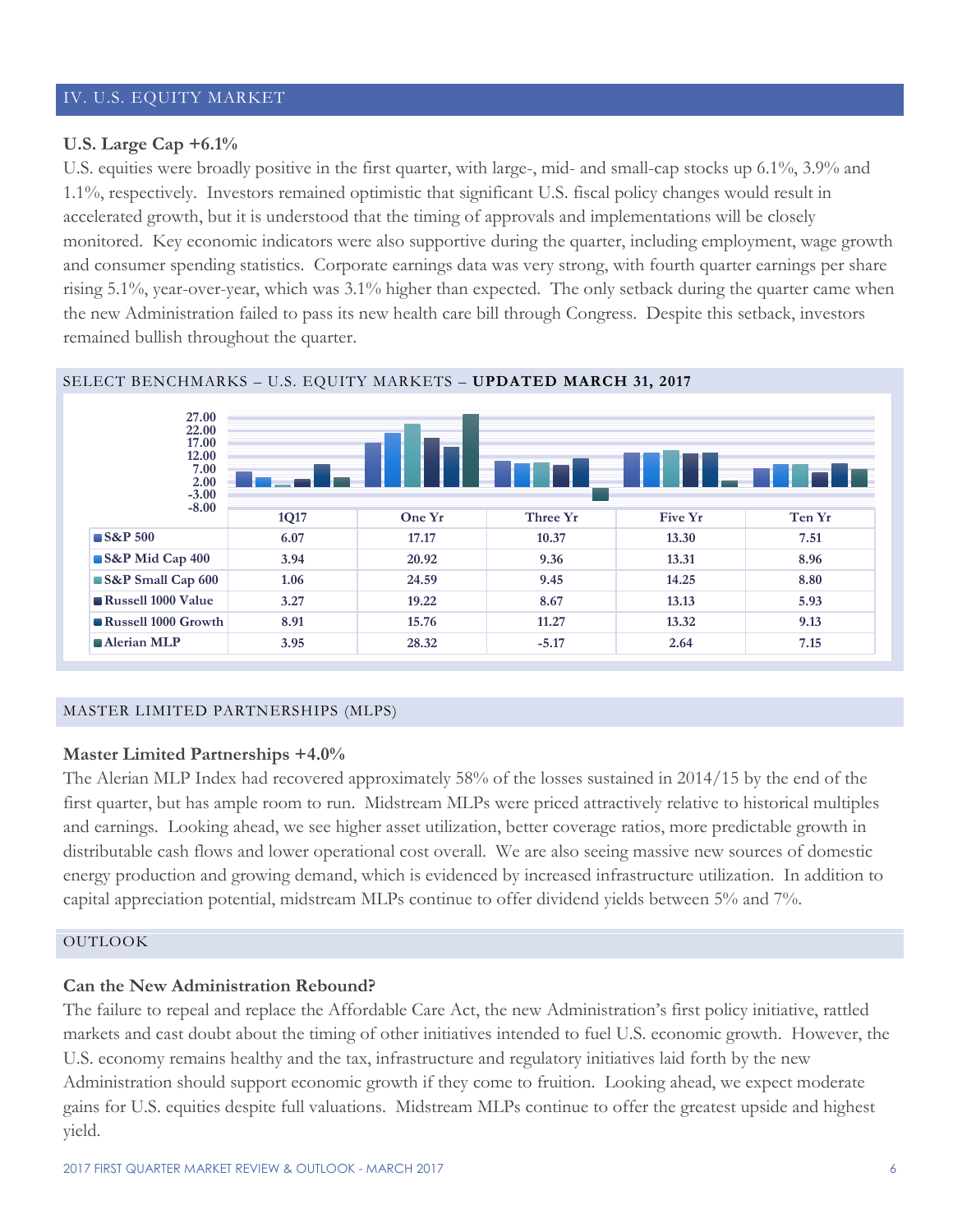#### V. INTERNATIONAL DEVELOPED & EMERGING MARKETS

#### **International Developed +7.3%**

International equities followed up a lackluster 2016 with an impressive 7.3% return during the first quarter. The strong start was attributable to a combination of positive factors, including a bullish outlook, supportive news out of Europe, a 2% decline in the U.S. dollar, and a continuation of the European Central Bank's quantitative easing program. The headline for the quarter was the announcement that the United Kingdom had invoked Article 50, which marked the official start of its departure from the European Union. The highly contentious Brexit referendum uncovered a fractured political landscape, which highlighted tensions between England (voted to leave), Scotland (voted to stay) and Northern Ireland (voted to stay). Fundamentally, international developed equities are attractive, with yields exceeding those offered domestically and prices below their historical averages. However, the political landscape is fragile and higher levels of market volatility are probable.

#### **Emerging Markets +11.5%**

The emerging markets index fully offset the fourth quarter sell-off with a strong 11.5% return in the first quarter. Investor demand remained strong throughout the quarter, with all sectors contributing positive total return. The double-digit return was attributable to a weakened U.S. dollar, with some emerging market currencies rising as much as 8%-10% against the greenback. Chinese equities, which represented approximately 27% of the MSCI Emerging Markets Index at quarter-end, performed very well in the first quarter. Chinese economic data pointed to signs of stabilization, with an improved outlook for sustainable (but lower) growth and lower concern surrounding rising debt levels. Outside of China, we are seeing generally improved relations between the U.S. and Mexico, and the political tensions in Brazil have lessened. Fundamental signs point to higher valuations and price swings resulting from negative news flow. While economic data and political sentiment appear to be improving, we acknowledge that this asset class remains highly correlated to currency prices and global growth expectations' effect on commodities, and it is susceptible to short-term swings due to investor fear.



#### SELECT BENCHMARKS – NON-U.S. EQUITY MARKETS **– UPDATED MARCH 31, 2017**